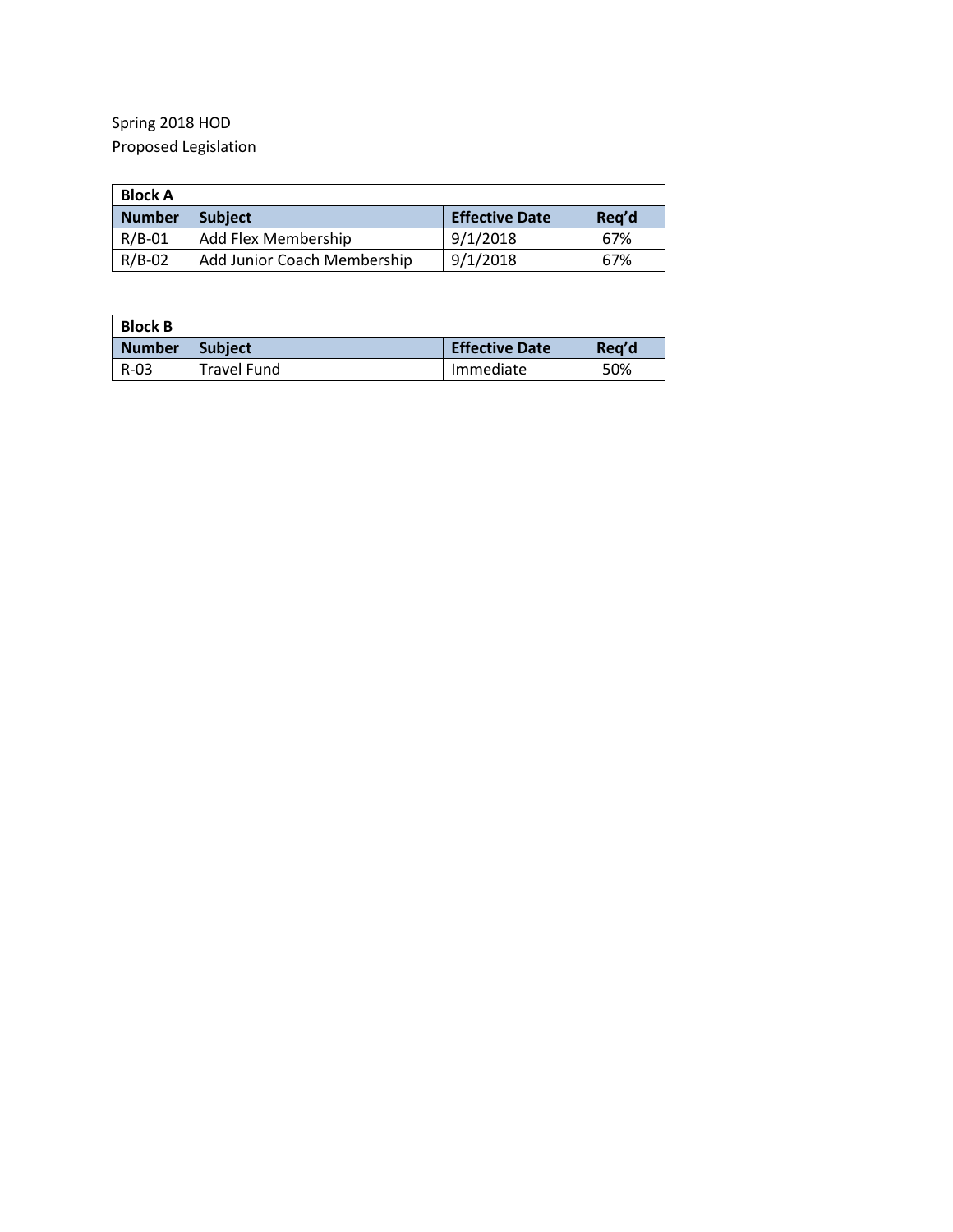## To be Considered by the House of Delegates Spring 2018

| $R/B-01$<br><b>LACTION: Adopted</b>                                                                                                                                                                      | <b>Defeated</b>           | Adopted/Amended | <b>Tabled</b> | Postponed | Pulled |
|----------------------------------------------------------------------------------------------------------------------------------------------------------------------------------------------------------|---------------------------|-----------------|---------------|-----------|--------|
| Add Flex Membership Option to Rules and By-Laws<br>Summary:<br>USA Swimming Approved Flex membership for non-competitive athletes. NCS<br>Rationale:<br>will collect same fee as year-round memberships. |                           |                 |               |           |        |
| Submitted by:<br>Recommendation: (Office Use Only)<br>Effective Date: 9/1/2018                                                                                                                           | <b>Board of Directors</b> |                 |               |           |        |

## ARTICLE 207: MEMBERSHIP, SANCTION, AND APPROVAL FEES

207.4 NCS FLEX MEMBERSHIP \$10.00 is the current annual NCS Swimming flex membership (registration) fee plus the current USA Swimming required fees (effective 9/1/2018).

(Renumber remaining items)

### ARTICLE 602 - MEMBERSHIP

602.1 MEMBERS - The membership of NCS shall consist of the following:

D. Flex Members - Athlete members who register with an LSC and USA Swimming are eligible for sanctioned swimming competition. Flex members are eligible to compete in only two sanctioned competitions per registration year. Flex members may not compete at or above the LSC Championship level. An athlete member shall not be registered in more than one LSC simultaneously. Flex members who transition to the Annual athlete membership category within the same calendar year will be able to credit the Flex athlete membership cost to the Annual athlete membership cost (effective 9/1/2018).

(Renumber remaining items)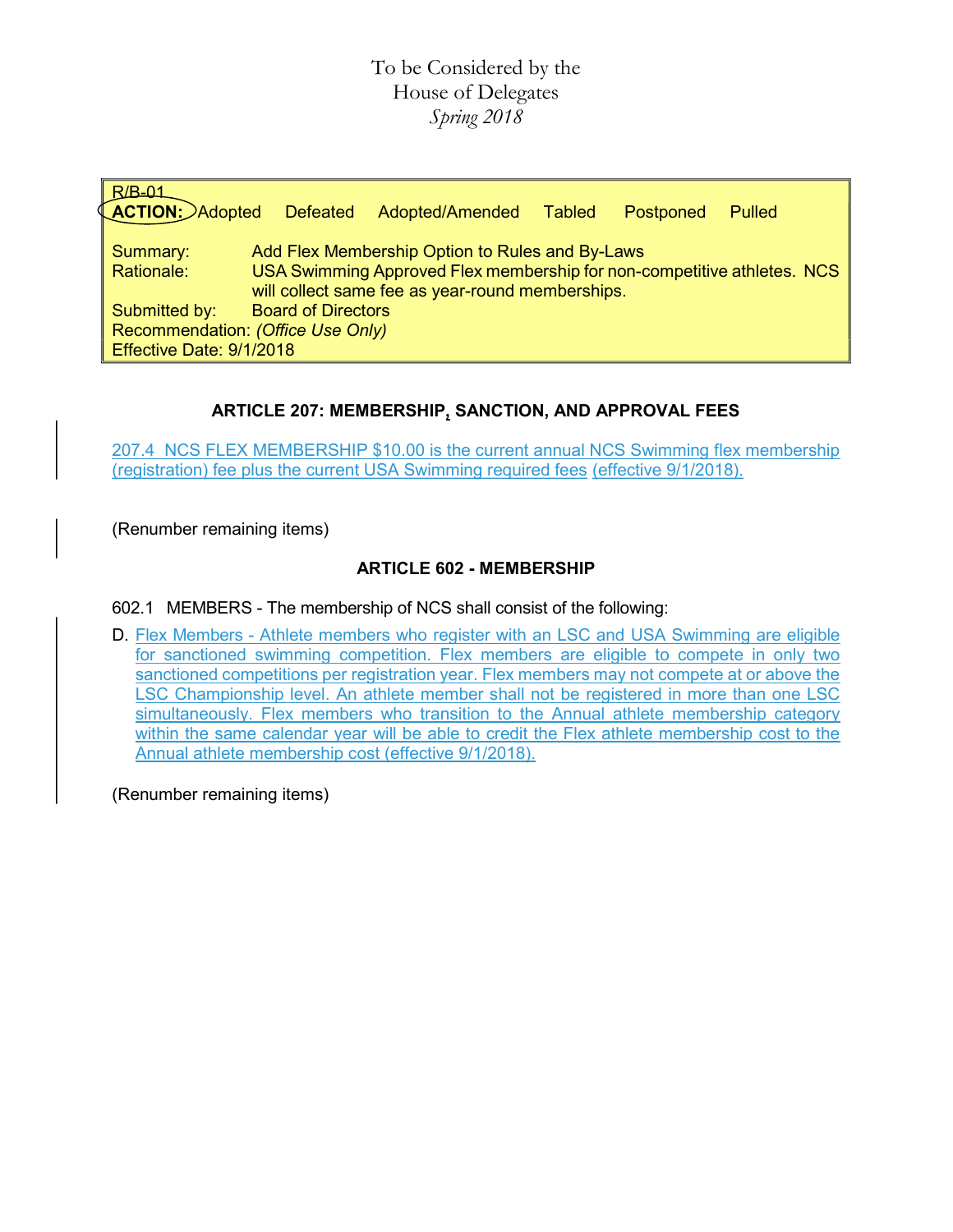## To be Considered by the House of Delegates Spring 2018

| $B$ $B$ $-02$<br><b>ACTION:</b> Adopted   | <b>Defeated</b>                                                                                                                               | Adopted/Amended | <b>Tabled</b> | Postponed | Pulled |  |
|-------------------------------------------|-----------------------------------------------------------------------------------------------------------------------------------------------|-----------------|---------------|-----------|--------|--|
| Summary:<br>Rationale:                    | Add Junior Coach Membership Option to Rules and By-Laws<br>USA Swimming created Junior Coach membership for coaches 16 to 17 years<br>of age. |                 |               |           |        |  |
| Submitted by:<br>Effective Date: 9/1/2018 | <b>Board of Directors</b>                                                                                                                     |                 |               |           |        |  |

### ARTICLE 207: MEMBERSHIP, SANCTION, AND APPROVAL FEES

#### 207.7 NCS COACH/JUNIOR COACH MEMBERSHIP

- .1 NEW COACH/JUNIOR COACH MEMBER
	- A. FEE: \$10.00 plus the current USA Swimming required fees.
- .2 RENEWAL COACH/JUNIOR COACH MEMBER
	- A. All certifications must be up to date before renewal application will be considered complete.
	- B. NCS COACH/JUNIOR COACH RENEWAL
		- 1. FEE: From 9/1 to 12/20 \$10.00 plus the current USA Swimming required fees.
		- 2. FEE: After 12/20- \$50.00 plus the current USA Swimming required fees.
	- C. COACH/JUNIOR COACH RENEWAL (Non NCS)
		- 1. FEE: \$10.00 plus the current USA Swimming required

(Renumber remaining items)

#### ARTICLE 602 - MEMBERSHIP

#### 602.1 MEMBERS - The membership of NCS shall consist of the following:

C. Junior Coach Member – A junior coach member shall meet all the requirements of a coach member with the following exceptions: (Effective 9/1/2018)

- 1. Must be 16 or 17 years of age.
- Are not required to pass a criminal background check.
- Must be under the direct visual supervision of a registered coach member.

(Renumber remaining items)